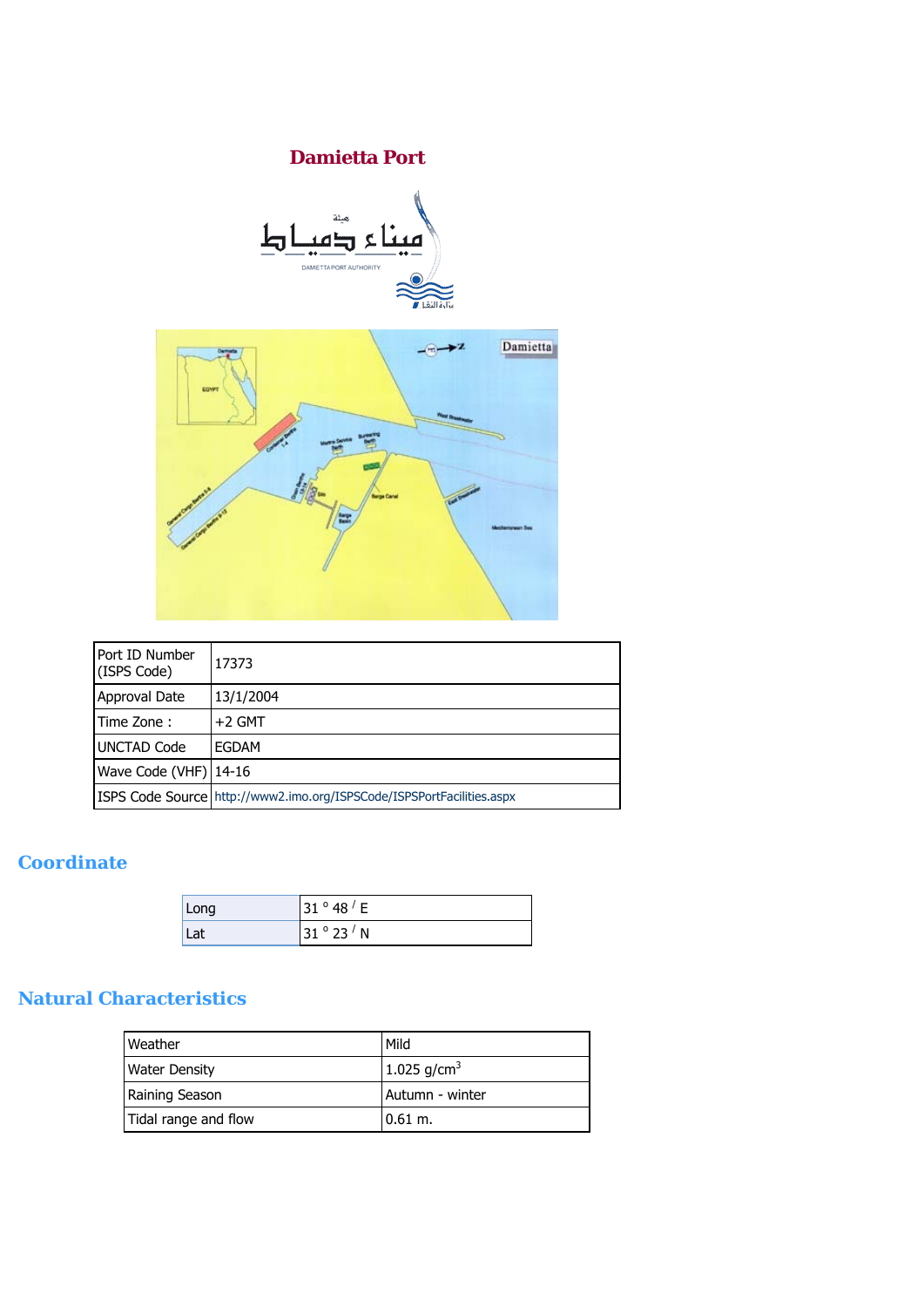#### **Location**

Damietta Port is situated 10.5 km. west of the Nile river of Damietta branch westward Ras El-Bar, and 70 km. away from Port Said Port. The port installations extend on an area of 11.8 sq. Km. The port is bordered by an imaginary line connecting the eastern and western external breakwaters.

#### **Geographical Overview**

#### **Entrance Channel**

11.4 km. long, 15 m. deep, and 300 m. wide gradually decreasing to reach 250 m. at the breakwater fringe, the approach channel is bordered by 18 nightly-lit buoys.

#### **Breakwaters**

The western breakwater is 1640 m. long with 140 m. land-based and 1500 m. sea-based area. The eastern breakwater is 750 m. long with 200 m. land-based and 550m sea-based area. Both breakwaters are made of stacked artificial acrobod piles topped with a concrete head.

#### **Barge Channel**

The barge channel consists of two sections; one is 1350 m. long connecting the barge dock to the sea and the other is 3750 m. connecting the basin to the Nile branch. The barge dock area is 250x250 m comprising a 250 m. long, 5m. deep quay.

#### **Turning Dock**

The turning dock diameter is 500 m. with 14.5 m. depth at the container berth, and 12 m. depth at the general cargo berth.

| Total Area            | $11.8$ km <sup>2</sup> .                         |
|-----------------------|--------------------------------------------------|
| Land Area             | $8.5 \text{ km}^2$ .                             |
| <b>Water Area</b>     | 3.3 $km^2$ .                                     |
| Total Warehouses Area | $0.1$ km <sup>2</sup> (142510 m <sup>2</sup> ).  |
| Total Yards Area      | $0.25$ km <sup>2</sup> (254231 m <sup>2</sup> ). |
| l Total Silos Area    | 0.09 km <sup>2</sup> (98304 m <sup>2</sup> ).    |
| Maximum Port Length M | 4 Km.                                            |
| Maximum Port Breadth  | 3 km.                                            |

### **Port Specifications**

Maximum capacity 19.75 million tons annually,as follows:

- 7 million ton (General Cargo)
- 7.50 million ton (Dry Bulk)
- 5.25 million tons containerized cargo.
- TEU Capacity 1.2 million TEU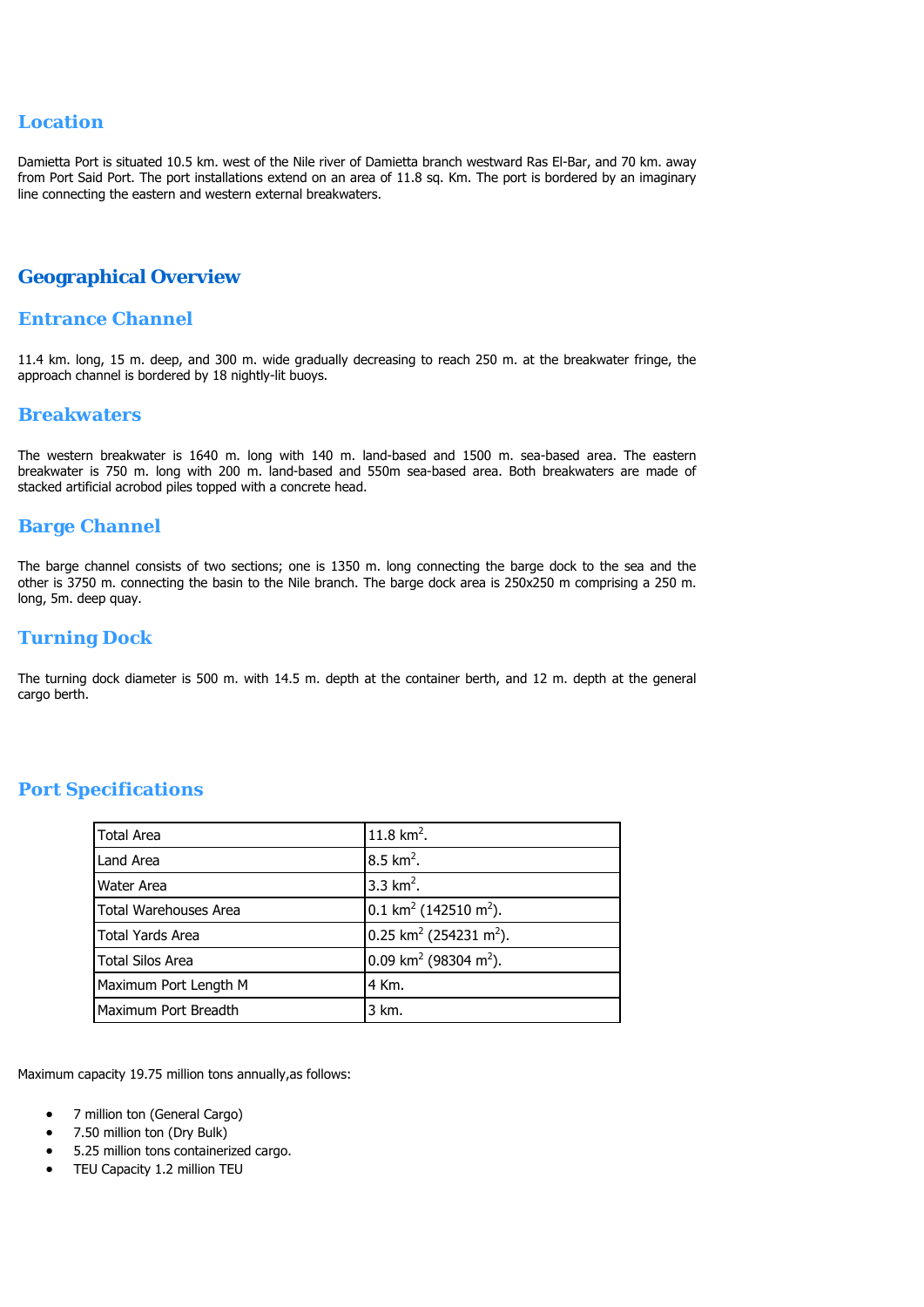- Max. Ship Size 14 m. draft-vessels
- Unloading Containers Rate 2096 TEU/day .
- Unloading Ships Rate 4523 ton/day
- Working Hours Throughout 24 hours (in 3 shifts)

#### **Navigation Channels**

Entrance Channel 11.3 km. Length, 300 m. width, 15 m. depts.

Barge Channel 4.5 km. length, 90 m. width, 5 m. depth

#### **Pilotage**

Pilotage is compulsory. Pilotage charges are payable in accordance with decree 60/1988 (concerning Egyptian vessels) and decree 73/1988 (concerning foreign vessels). Transshipment Containers are accorded 20-50% reduction according to decree 40/1990. Container carriers transiting the Egyptian ports are accorded 75% reduction.

#### **Pilots**

| <b>Rank</b>        | <b>Number of Pilots</b> |
|--------------------|-------------------------|
| Senior Pilot       |                         |
| <b>First Pilot</b> |                         |
| Third Pilot        | b                       |

#### **Berths**

### **Berths Information according to their types**

| <b>Berth Type</b> | <b>Number of</b><br><b>Berths</b> | <b>Auxiliary</b><br><b>Berths</b> | Length<br>(m.) | <b>Depth</b><br>(m.) |
|-------------------|-----------------------------------|-----------------------------------|----------------|----------------------|
| Container         | 4                                 | 1, 2, 3, 4                        | 1050           | 14.5                 |
| General Cargo     | 4                                 | 5,6,7,8                           | 800            | 12                   |
| <b>Bulk</b>       | 4                                 | 9,10,11,12                        | 900            | 12                   |
| Grains            | 2                                 | 13,14                             | 600            | 14.5                 |
| Oil               | 2                                 | 15,16                             | 600            | 14.5                 |
| Gas               | 2                                 | -                                 | 800            | -                    |
| <b>Total</b>      | 18                                | -                                 | 4750           | -                    |

#### **Contacts**

| Address   | Damietta Port Authority. P.O. Box. 13 Damietta |
|-----------|------------------------------------------------|
| Telephone | 057/290940 - 290941 - 290942                   |
| Fax       | 057/290930                                     |
| Telex     | 62204 DAMPA UN                                 |
| E-mail    | mmtda@idscl.gov.eq                             |